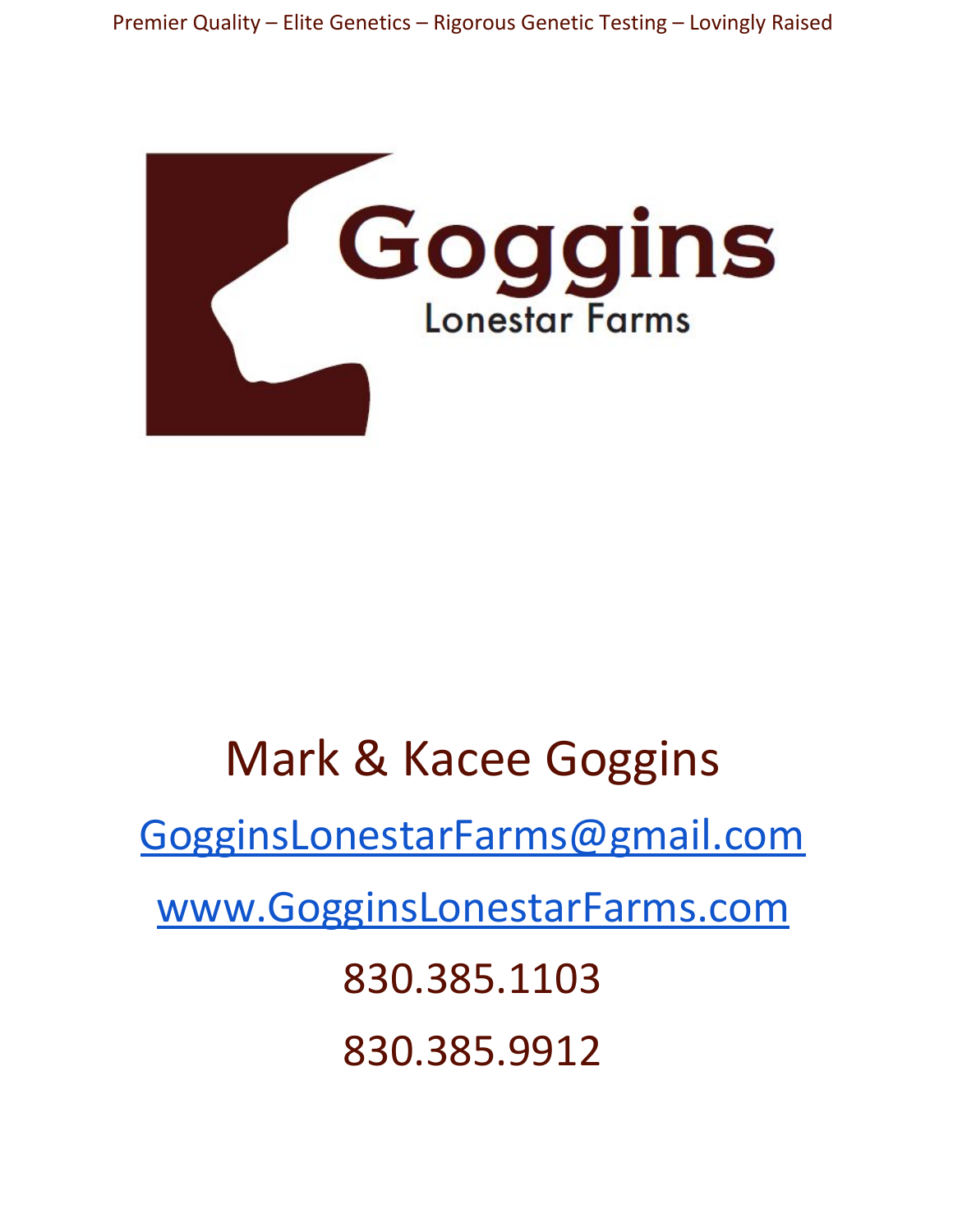\*Links are imbedded within this document; the links are in blue text. For example, our webpage link is [Goggins Lonestar Farms](http://www.gogginslonestarfarms.com/).

**Congratulations** on your reserving your Goggins Lonestar Farms puppy!!! We are proud to offer you a puppy with elite genetics, rigorous genetic testing, premier quality and that is lovingly raised. Because Goggins Lonestar Farms holds itself to a high standard, we also hold our new puppy owners to a high standard, and we feel it is a privilege to own one of our puppies. We hope that you are prepared to abide by our professional requirements and recommendations on puppy care and socialization so that your new canine companion can thrive physically and bring you many years of joy. We look forward to uniting you and your new family member in the near future!

This packet serves as your receipt of payment for your puppy deposit. The remaining balance is requested to be completed prior to puppy pick-up, which is the weekend after the puppy turns 8 weeks of age. Your balance is accepted in the form of cash, cashier's check, money order, personal check, and Paypal. As a reminder, both the checks and Paypal funds must have time to clear our bank prior to you picking up your puppy. As a good rule of thumb, sending your final payment around 6 weeks of age gives an ample amount of time for your payment to clear.

Enclosed in this packet, you will find important information regarding our requirements and recommendations for your newest family member. Also, attached as a secondary document is a copy of our Guarantee of Good Health and Bill of Sale. We will have a copy of the Guarantee of Good Health and Bill of Sale for both the seller and buyer to sign when you pick-up your puppy from our home.

Additional information regarding your "Puppy's First Days" at home tips, crate training tips, potty training tips, and other helpful information can be found on our website on the ["Raising](http://www.gogginslonestarfarms.com/raising-your-puppy.html) [Your Puppy" page](http://www.gogginslonestarfarms.com/raising-your-puppy.html).

# **Requirements & Recommendations:**

**● Food**

At Goggins Lonestar Farms, we have always shied away from big box commercial pet food brands, preferring homegrown and reliable businesses, that care about the product they are putting out and the beloved pets that are consuming it. Too often these commercial brands end up outsourcing and cheapening their ingredients, especially the types of protein, to increase the bottom line. We have to worry about fillers, GMO's, and animal by-products. Then, of course, there are new recalls and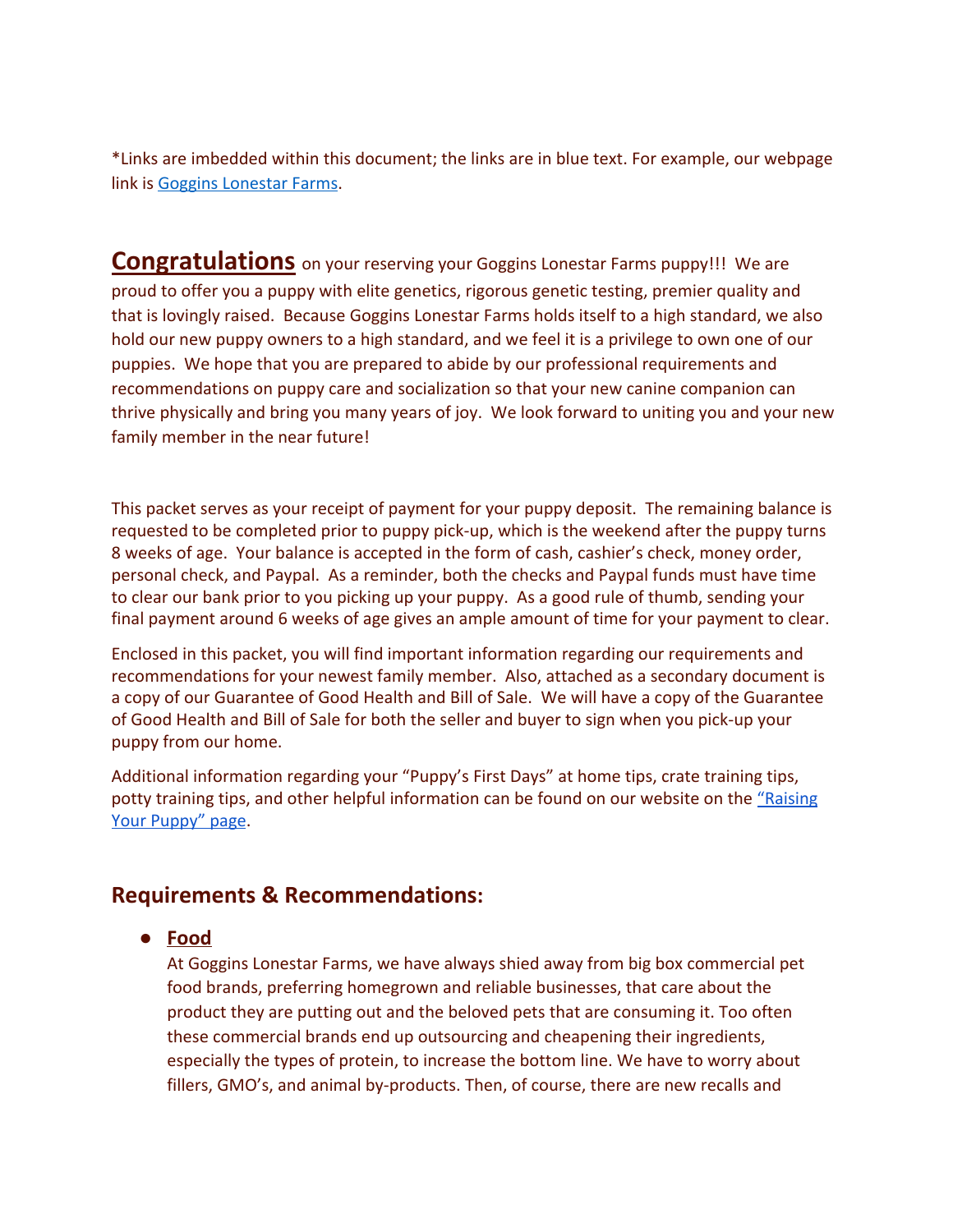reports of contamination on an almost daily basis. We also know that what goes into your pet's body is at the core of their overall health. Dogs are not meant to consume corn and many breeds, including our Labradors and Miniature Australian Shepherds, often have gluten and wheat sensitivities.

As Labrador and Miniature Australian Shepherd breeders, we had to make a critical choice in foods, when considering the specific dietary needs of our breed. Labs and Mini Aussies are very sensitive to food allergies, so it is very important that we save our clients from suffering the heartbreak of a sub-par diet that may plague their new family member with a multitude of health issues.

Life's Abundance is a family-owned pet food company, founded by veterinarian Dr. Jane Bicks, over 20 years ago. [Life's Abundance All Life Stage Dog Food](https://lifesabundance.com/Pets/LifesAbundance/LifesAbundanceDog.aspx?realname=20559548&cat=0&hdr=&Ath=False&crt=0&Category=AllStageDogFood_v11(Pet_Base)) contains important pre and pro-biotics that aid in your dog's overall gut health and digestion. These key ingredients, including several other needed vitamins, also support your dog's overall immune system. It has NEVER HAD A RECALL—in all the 17 years L.A. has been in business. They make the food in small batches so when you get your food it has been made within the past month, no longer—and is in a temperature controlled warehouse until it leaves for arrival at your door. This ensures freshness and optimal ingredient strength as well.

This is the link to order [Life's Abundance All Life Stages Formula](https://lifesabundance.com/Pets/LifesAbundance/LifesAbundanceDog.aspx?realname=20559548&cat=0&hdr=&Ath=False&crt=0&Category=AllStageDogFood_v11(Pet_Base)), should you decide to purchase a bag before coming to pick-up your puppy. We will also have 8 pound bags on hand, costing \$25.00, if you would prefer to buy the first bag from us at your pick-up!

Also, the you can find more information regarding Life's Abundance on our ["Health &](http://www.gogginslonestarfarms.com/health--nutrition.html) [Nutrition"](http://www.gogginslonestarfarms.com/health--nutrition.html) page.

#### **● Vitamins/Supplement**

Unfortunately, there is not a vaccine available for every canine illness. Because of our belief in building the immune system, and its support of bone and joint growth, we require that all Goggins Lonestar Farms puppies be kept on [Life's Abundance Wellness](https://lifesabundance.com/Pets/Supplements/WellnessFoodSupplement.aspx?realname=20559548&cat=0&hdr=&Ath=False&crt=0&Category=DogDailySupplement_v11(Pet_Base)) [Food Supplement](https://lifesabundance.com/Pets/Supplements/WellnessFoodSupplement.aspx?realname=20559548&cat=0&hdr=&Ath=False&crt=0&Category=DogDailySupplement_v11(Pet_Base)).

We do not typically have this supplement on hand for purchase when you pick up your puppy, therefore, you will want to purchase this prior to picking up your new addition. This is the link to order [Life's Abundance Wellness Food Supplement](https://lifesabundance.com/Pets/Supplements/WellnessFoodSupplement.aspx?realname=20559548&cat=0&hdr=&Ath=False&crt=0&Category=DogDailySupplement_v11(Pet_Base)).

To prevent normal arthritis in senior years, we recommend you add [Life's Abundance](https://lifesabundance.com/Pets/Supplements/Agility.aspx?realname=20559548&cat=0&hdr=&Ath=False&crt=0&Category=DogAgility_v11(Pet_Base)) [Agility Formula](https://lifesabundance.com/Pets/Supplements/Agility.aspx?realname=20559548&cat=0&hdr=&Ath=False&crt=0&Category=DogAgility_v11(Pet_Base)) when your dog reaches six (6) years of age.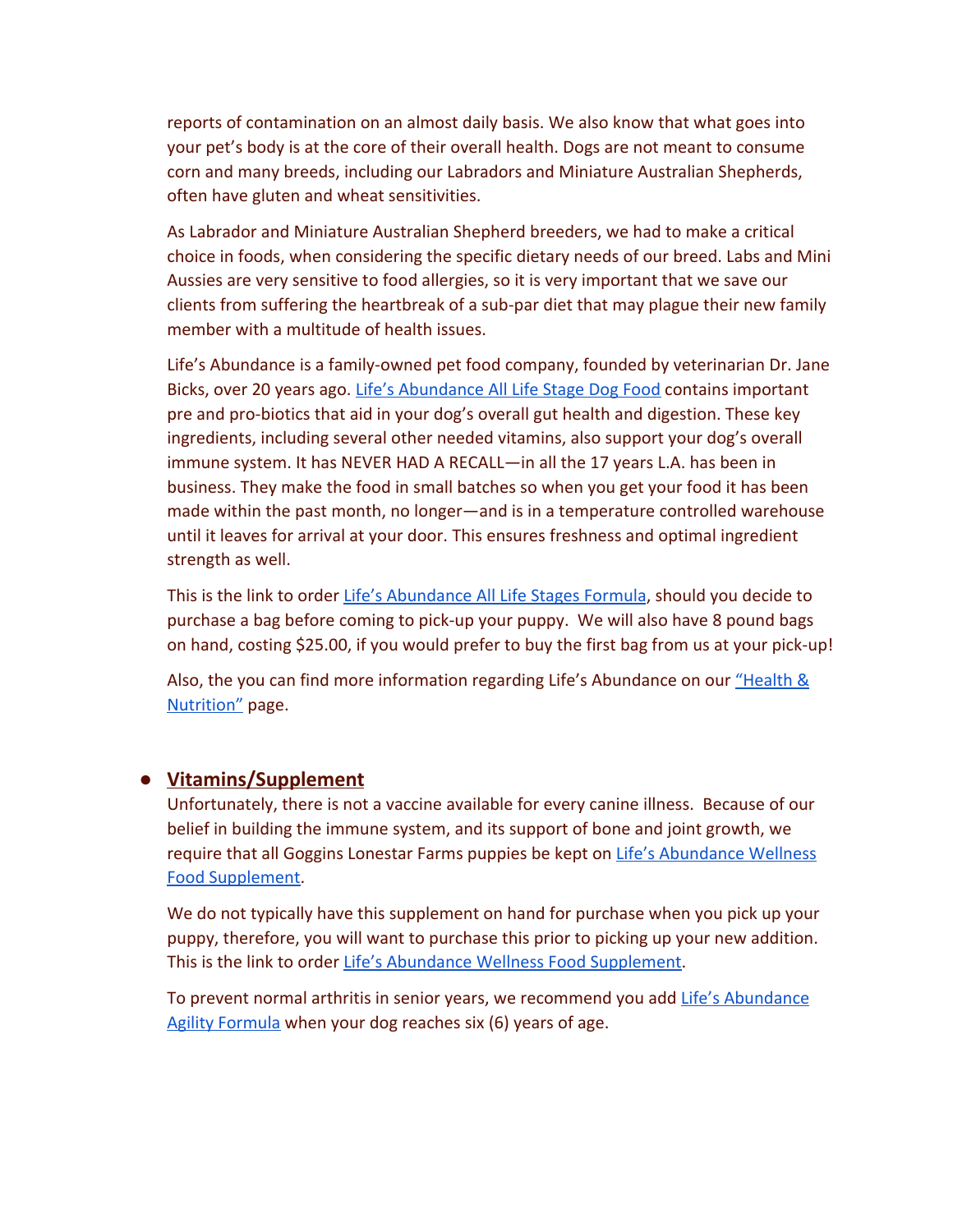### **● Vet Appointment**

It is important to have a relationship between you, your vet and your puppy. Your puppy will have been wormed, microchipped, and had its first round of shots, as listed on the "Vaccine and Worming" record that you will receive when you pick up your puppy. Your puppy will not need any additional shots until twelve (12) weeks of age, however, we do require you to take your puppy to your vet within the first seven (7) days after picking them up for a "Well Puppy Check-Up." At this time, you should take a stool sample to your vet to double-check that your puppy is all clear of parasites. Even though your puppy has been wormed, it is not uncommon for them to reinfest themselves.

## **● Water**

Give the puppy bottled spring water ONLY for the first 2 weeks at home, and then gradually change to your own water at home by mixing the bottled water with your own. Changing a puppy's water source abruptly can make it sick (diarrhea, vomiting, etc.). Each water system has its own unique properties that are introduced into the puppy's system. We cannot stress how important it is that you follow these instructions. We have had people ignore these directions, or assume that the filtration system within their home was good enough, and it made their puppies very sick.

- **○** Do not give distilled water.
- **○** Do not assume your "Brita" is sufficient. It's the DIFFERENT properties in waters that dogs, especially pups, react to. So change it GRADUALLY over the next few weeks.
- **○** Do not assume if you have a water filtration system in your house that your water's PH/minerals/etc. are identical to bottled spring water. It may be "as good as spring water" for you, but DIFFERENT for your pup.

#### **● Rest**

Puppy's will sleep a cumulative of 18+ hours a day. Please do not overtire your puppy or overplay with your puppy as it can get sick from exhaustion.